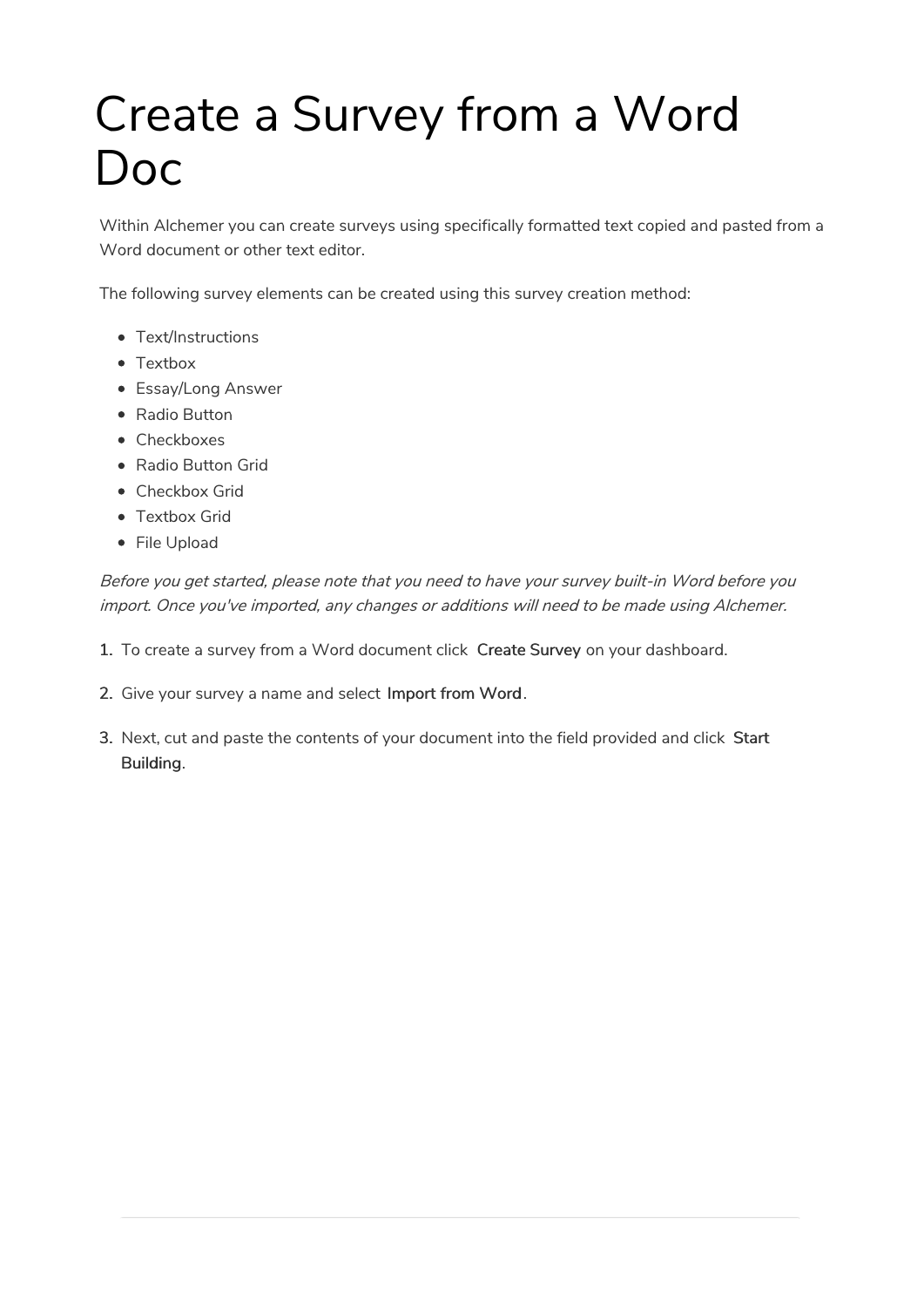| <b>Blank Survey</b><br>О                                                                   | What would you like to name this Survey?                                                                                          |  |  |  |  |  |
|--------------------------------------------------------------------------------------------|-----------------------------------------------------------------------------------------------------------------------------------|--|--|--|--|--|
| <b>O</b> Use a Template                                                                    | Example: 2020 Product research                                                                                                    |  |  |  |  |  |
| Copy a Survey<br>O<br>Import from Word                                                     | Import from a Text Document                                                                                                       |  |  |  |  |  |
|                                                                                            | Hold on a tick!<br>Your document needs to be in a certain format for this<br>to work.<br>Paste the text from your document below. |  |  |  |  |  |
| Pro Tip!<br>If you need some help, watch<br>the getting started video.<br><b>Watch Now</b> | <b>Start Building</b><br>Cancel                                                                                                   |  |  |  |  |  |

At the bottom of this tutorial, there is a sample .doc file to reference when creating your own files for import. There are some basic formatting/syntax rules that are important to be aware of when building your own survey:

- 1. Each element (question, descriptive text, NewPage) is separated by at least one blank line between the elements (think of it like double-spacing the elements)
- 2. To start a new page, add the special code :: NewPage:: which is case-sensitive! You can also include the title of the page by adding a space and the title immediately after the code (e.g. ::NewPage:: Title of the Page )
- 3. HTML is allowed in the question titles, descriptive text, and the answers
- 4. Question titles MUST be on a single line! If you require a line break within your question titles, use the HTML break tag:
- 5. Be careful of the instructions for using spaces versus using a tab. It is very important to use the proper formatting as described below
- 6. If you run into odd issues with formatting due to the metadata that can sometimes come from copying and pasting from a Word document, try Saving As a plain text file (\*.txt).

Let's cover each element that can be included in your Word import file.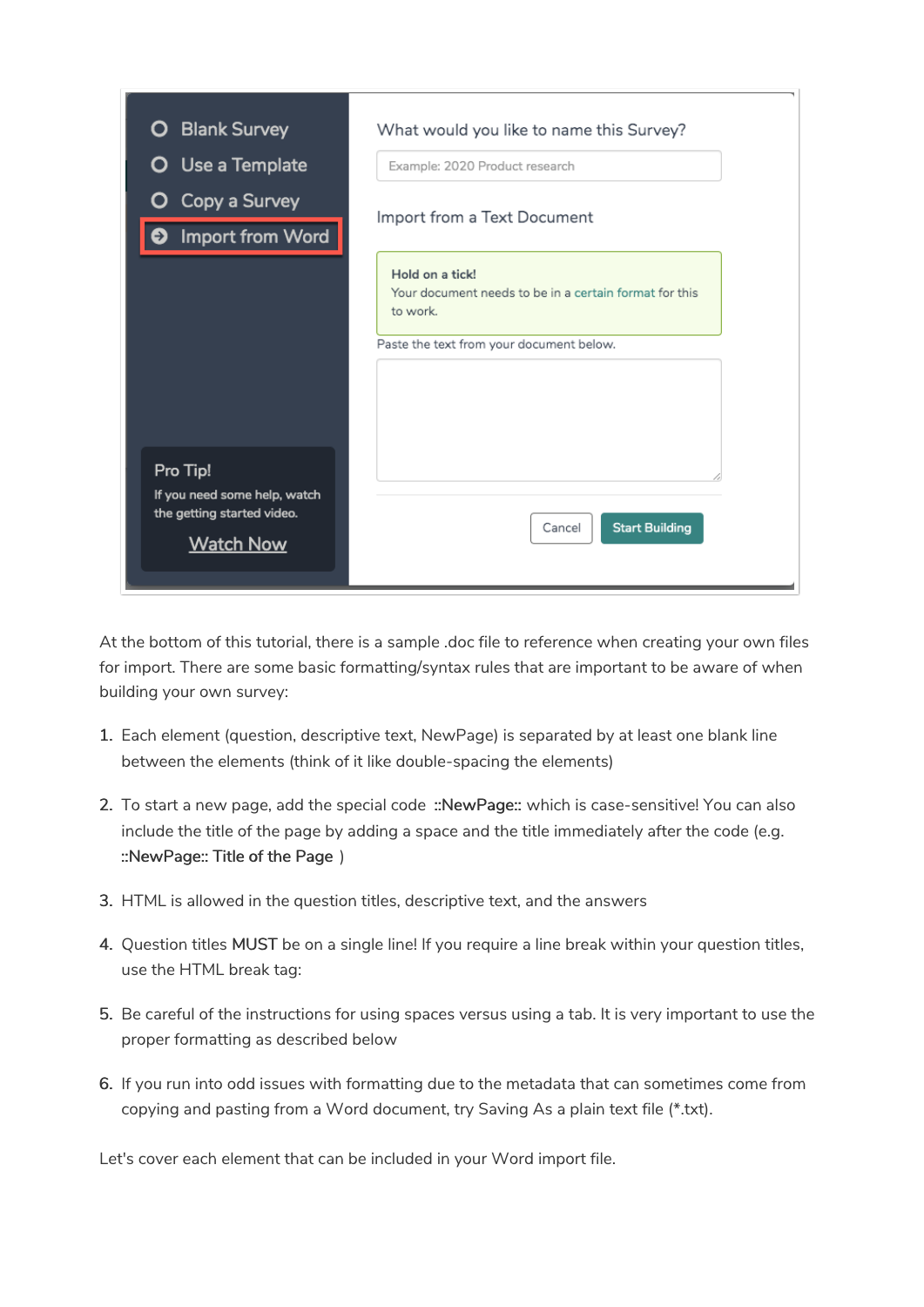# Word Import Survey Elements

#### **Comments**

Comments are allowed in your document to assist you in organizing your document, but will not be part of your survey when it is imported. They are used heavily in the Documentation Sample .doc file provided at the end of this tutorial. A comment can be placed anywhere within the file (it is not required to be on its own line), and is wrapped with the following symbols: /\* and \*/.

/\* This is a comment. \*/

#### New Page

To add a new page to your survey, you must add in the specially formatted code below. This code is case-sensitive and must be entered exactly as follows:

::NewPage::

If you prefer, you can also specify a title for the page to help keep your survey organized, by following the above code with a space and then the title of the page. No HTML should be used in the page title!

::NewPage:: Title of the Page

TIP: It is not necessary to start your survey with the ::NewPage:: element unless you wish to change the title of the page from the default, "Page One."

#### Text/Instructions

A descriptive text field provides a text description that informs the respondent but does not require a response. This is typically an introduction or instructions for the survey taker. A descriptive text can be added by simply typing any text on its own line. If you wish to have multiple lines of text, ensure that there is only a single line break between the text if it is the same descriptive text field. The importer will replace your line breaks with the HTML automatically during the import to maintain your formatting.

This is an introductory paragraph. By doing a single line break, these are the same descriptive text field.

By adding a blank line above, this became a new field & may include HTML code.

#### **Textbox**

14. What is your age?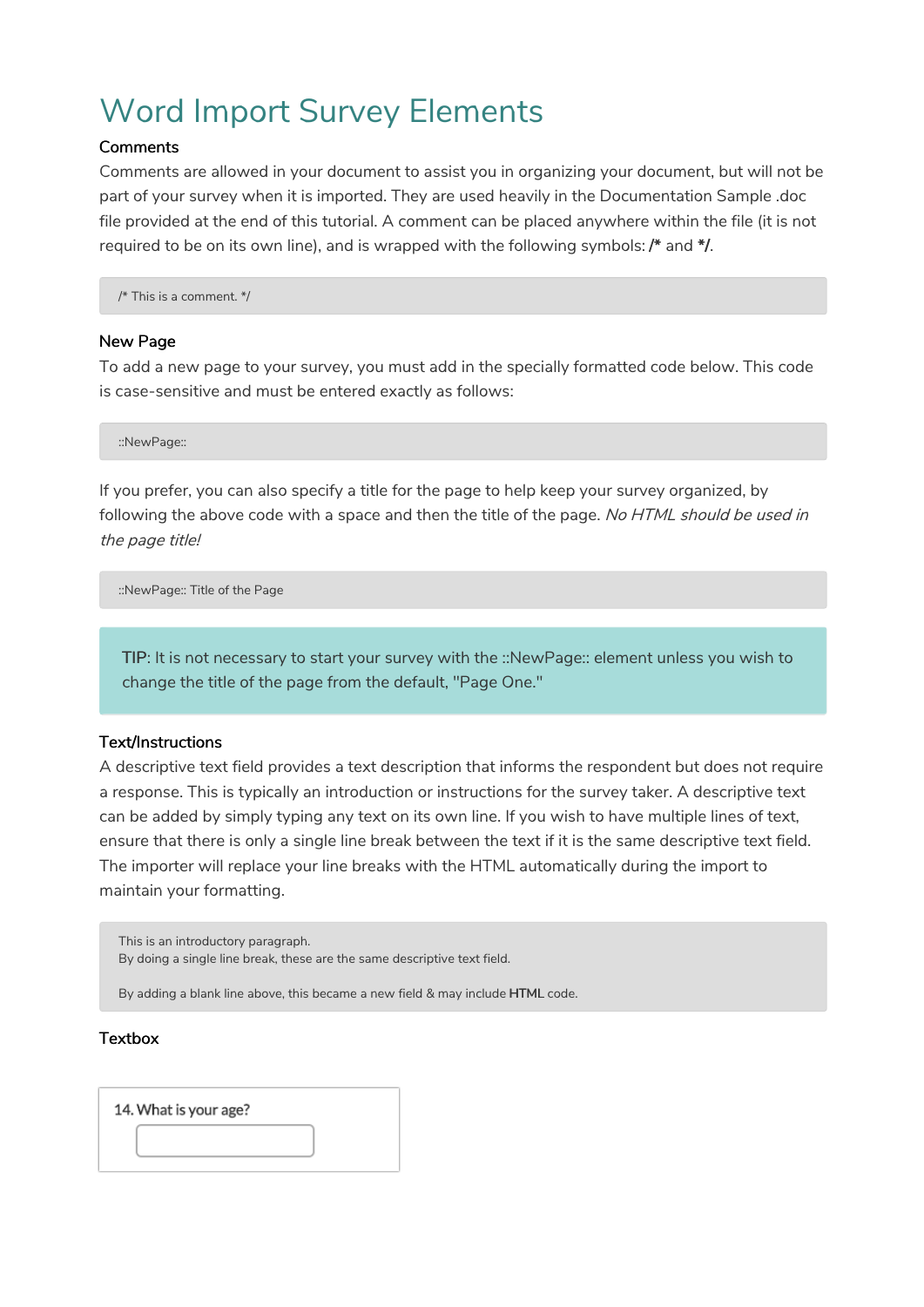A Textbox is a short open-ended question type that is created by the question title on a single line, followed by one or more consecutive underscores on the line immediately below the question title.

What is your age?

#### Essay

\_\_\_\_

| 15. How would you describe your behavior when interacting with co-workers? |  |  |  |  |  |
|----------------------------------------------------------------------------|--|--|--|--|--|
|                                                                            |  |  |  |  |  |
|                                                                            |  |  |  |  |  |
|                                                                            |  |  |  |  |  |
|                                                                            |  |  |  |  |  |

An Essay is a lengthy open-ended question type that is created by a question title on a single line, followed by two or more lines of at least one consecutive underscore.

| How would you describe your behavior when interacting with co-workers? |
|------------------------------------------------------------------------|
|                                                                        |
|                                                                        |

#### Radio Button

| 9. Please choose your gender: |  |  |  |  |
|-------------------------------|--|--|--|--|
| $O$ Male                      |  |  |  |  |
| $\bigcirc$ Female             |  |  |  |  |
| $\bigcirc$ Decline to respond |  |  |  |  |
|                               |  |  |  |  |

The Radio Button is the most common survey question format and presents the respondent with multiple choices, allowing them to select only a single answer. It is created by a question title on a single line, followed by each possible answer on the following lines, preceded by opening and closing parentheses.

| Please choose your gender: |
|----------------------------|
| (Nale)                     |
| ()Female                   |
| ()Decline to respond       |

Note that additional spaces are allowed between each parenthesis or between the parentheses and the answer. Do not use tabs within the answer!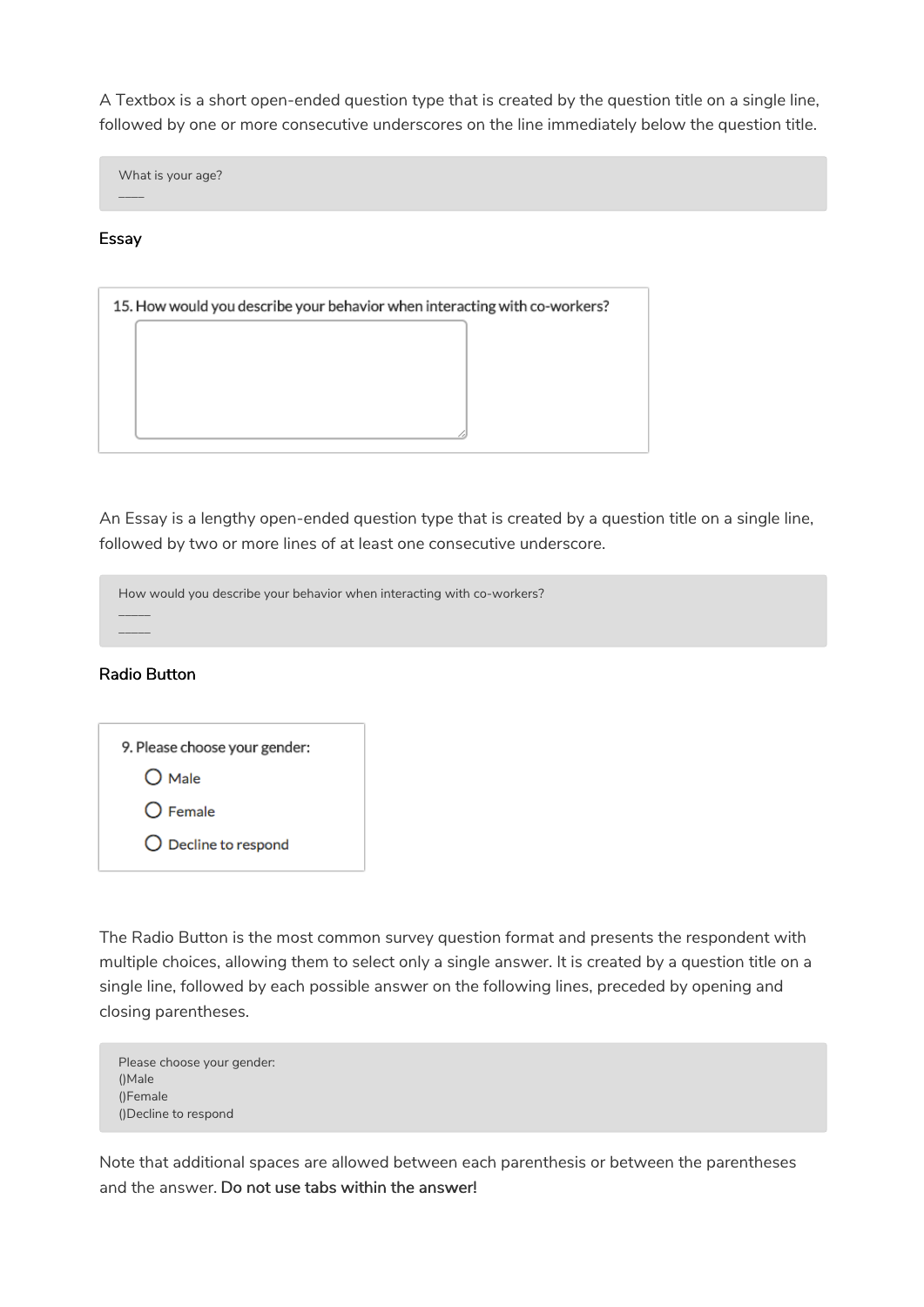TIP: The above format is the recommended format, however, a shorthand version is allowed for this question type which includes the parenthesis only on the first answer.

Please select your gender. () Male Female Decline to respond

#### **Checkbox**

| 10. Please select your race (select all that apply): |  |  |  |  |
|------------------------------------------------------|--|--|--|--|
| $\Box$ Asian/Pacific Islander                        |  |  |  |  |
| $\Box$ Black/African-American                        |  |  |  |  |
| $\Box$ Caucasian                                     |  |  |  |  |
| $\Box$ Hispanic                                      |  |  |  |  |
| $\square$ Native American/Alaska Native              |  |  |  |  |
| $\Box$ Other/Multi-Racial                            |  |  |  |  |
| $\Box$ Decline to respond                            |  |  |  |  |
|                                                      |  |  |  |  |

The checkbox question asks the respondent to select one or more items from a list of choices. It is created by a question title on a single line, followed by each possible answer on the following lines, preceded by an opening and closing brackets.

Please select your race (select all that apply): []Asian/Pacific Islander []Black/African-American **N**Caucasian []Hispanic []Native American/Alaska Native []Other/Multi-Racial []Decline to Respond

Note that additional spaces are allowed between each bracket or between the brackets and the answer. Do not use tabs within the answers!

TIP: The above format is the recommended format, however, a shorthand version is allowed for this question type which includes brackets included only on the first answer in the list.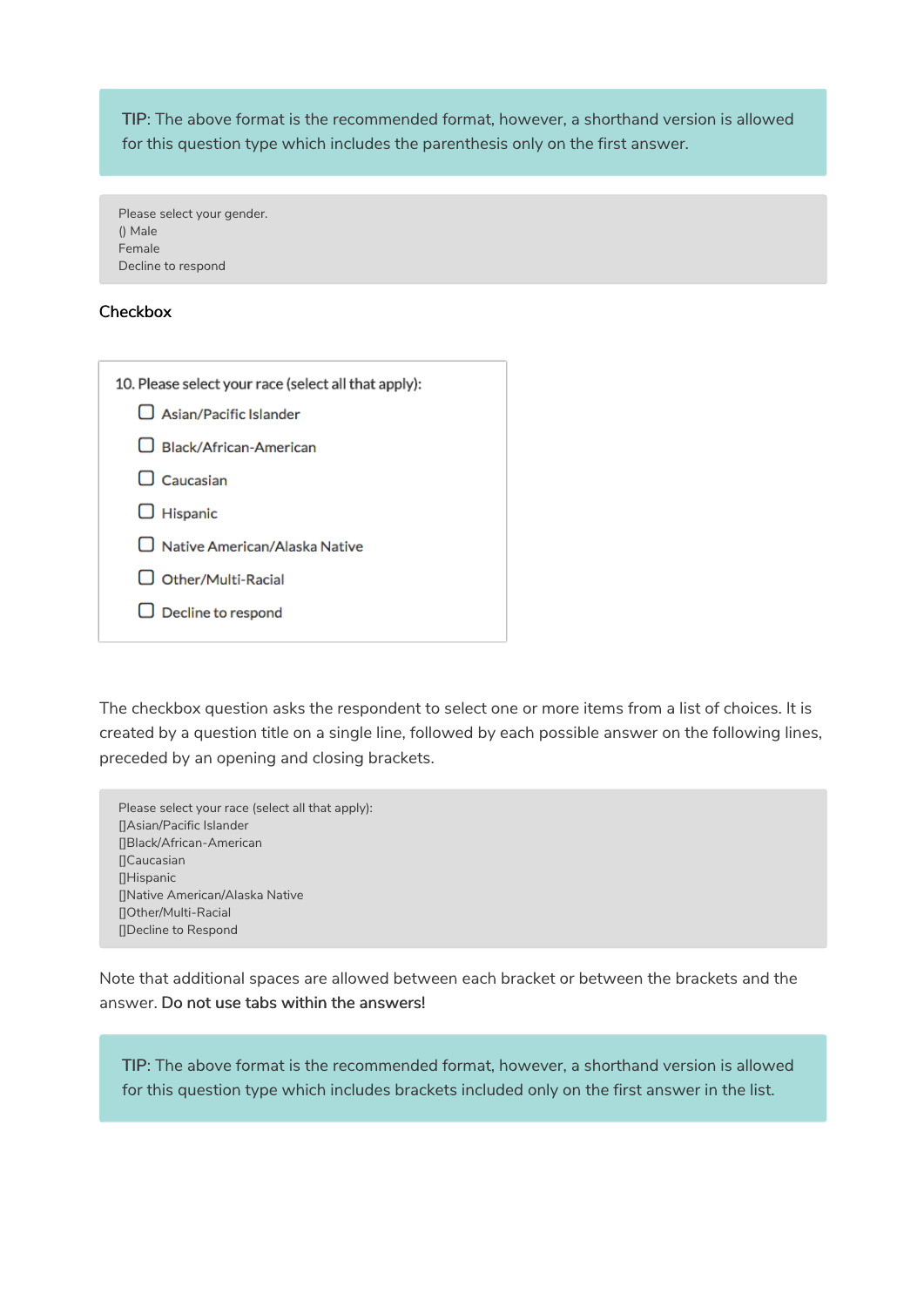#### Radio Button Grid

| 11. Which Christmas decorations do you prefer? |            |                        |                        |                                                 |  |  |
|------------------------------------------------|------------|------------------------|------------------------|-------------------------------------------------|--|--|
|                                                | Love it    |                        |                        | Like it Neutral Dislike it Hate it              |  |  |
| hanging balls                                  | Ο          | $\left( \quad \right)$ | $\left( \quad \right)$ | ( )                                             |  |  |
| spray-on snow                                  | O          | $\bigcirc$             | O                      | $\left( \ \right)$                              |  |  |
| garland                                        | Ο          | $\bigcirc$             | O                      | $^{\circ}$                                      |  |  |
| white lights                                   | $^{\circ}$ | $\left( \right)$       | O                      | $\bigcirc$                                      |  |  |
| colored lights                                 | $^{\circ}$ | $\left( \right)$       | $\left( \right)$       | $\left( \begin{array}{c} 1 \end{array} \right)$ |  |  |
| ornaments                                      |            | ( )                    | ()                     |                                                 |  |  |
|                                                |            |                        |                        |                                                 |  |  |

The Radio Button Grid allows respondents to select one of the possible criteria (columns) about each item listed in the left-most column (the row headers). It is created by a question title on a single line, followed on the next line by each column's answer separated by a tab, then each following line containing the row header, a tab, and a set of parentheses for each column header, all separated by tabs.

```
In the radio button table below, rate the following tree decorations.
1 2 3 4 5
tinsel () () () () ()
garland () () () () ()
spray-on snow () () () () ()
ornaments () () () ()
```
You will notice that on the second line, where the column headers (answers) are specified, a tab was intentionally added at the beginning. There is no label for the row header's column, so nothing is present for the first item. The first tab is not required but recommended for clarity.

TIP: The above format is the recommended format, however, a shorthand version is allowed for this question type which includes only a first set of parenthesis after the tab that follows the first row header.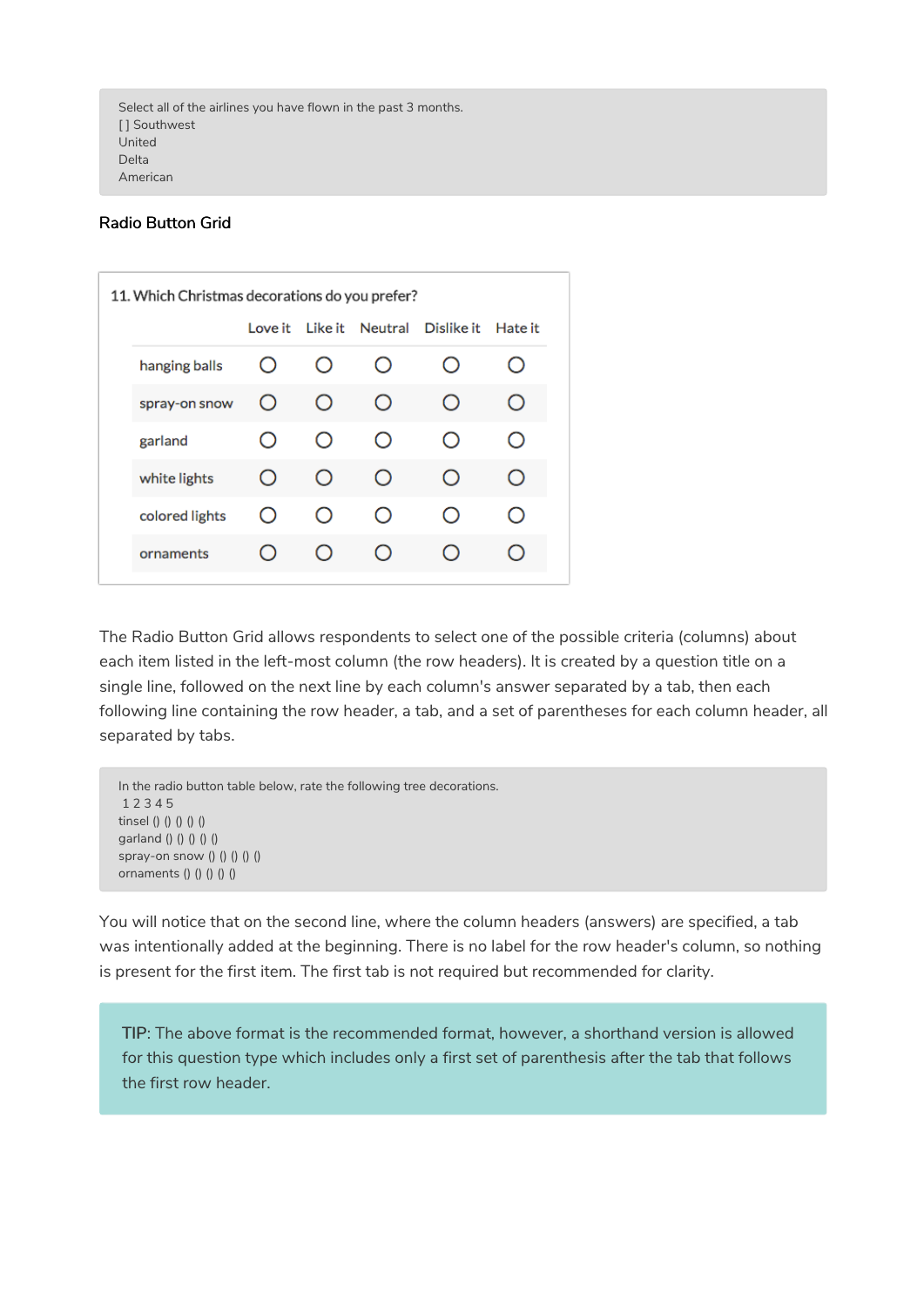```
In the radio button table below, rate the following tree decorations.
1 2 3 4 5
tinsel ()
garland
spray-on snow
ornaments
```
#### Checkbox Grid

| 12. Select all the beverages you consume during the following meal times: |                                              |  |  |  |                             |        |  |  |
|---------------------------------------------------------------------------|----------------------------------------------|--|--|--|-----------------------------|--------|--|--|
|                                                                           |                                              |  |  |  | water juice soda coffee tea |        |  |  |
|                                                                           | breakfast $\Box$ $\Box$ $\Box$ $\Box$ $\Box$ |  |  |  |                             |        |  |  |
|                                                                           | lunch                                        |  |  |  |                             | $\Box$ |  |  |
|                                                                           | dinner                                       |  |  |  | $\Box$ $\Box$ $\Box$ $\Box$ |        |  |  |

The Checkbox Grid allows respondents to select one or more matching criteria (columns) about each item listed in the left-most column (row headers). It is created by a question title on a single line, followed on the next line by each column's answer separated by a tab, then each following line containing the row header, a tab, and a set of brackets for each column header, all separated by tabs.

```
Select all of the beverages you consume during each meal time.
water juice soda coffee tea
breakfast [ [ ] [ ] [ ] [ ] [lunch[][][][]dimner[][][][]
```
You will notice that on the second line, where the column headers (answers) are specified, a tab was intentionally added at the beginning. There is no label for the row header's column, so nothing is present for the first item. The first tab is not required but recommended for clarity.

TIP: The above format is the recommended format, however, a shorthand version is allowed for this question type which includes only a first set of brackets after the tab that follows the first row header.

Select all of the beverages you consume during each meal time. water juice soda coffee tea breakfast [] lunch dinner

Textbox Grid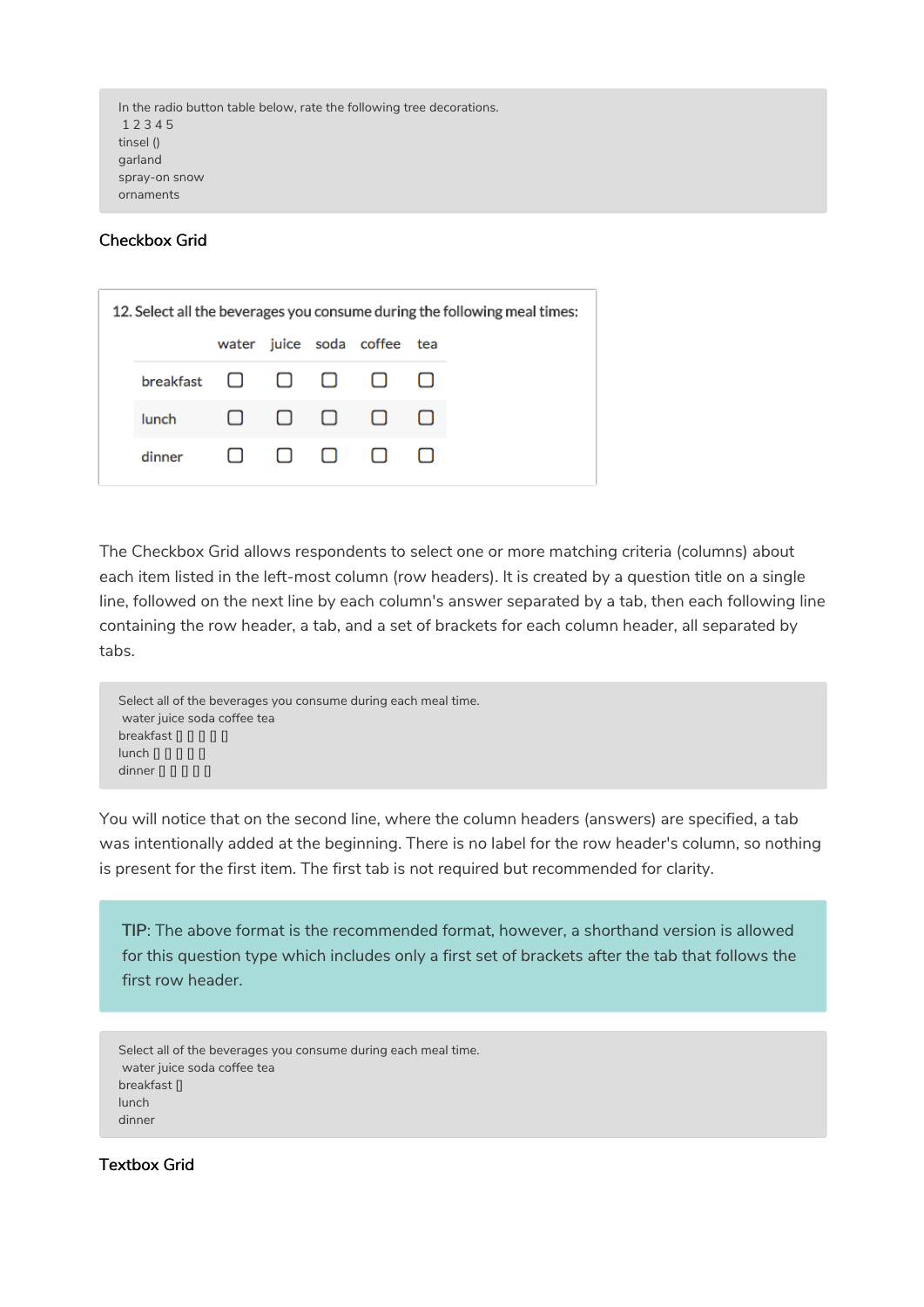| 13. Enter costs per quarter (so far) for each department in 2015: |  |    |    |  |  |  |
|-------------------------------------------------------------------|--|----|----|--|--|--|
|                                                                   |  | Q2 | Q3 |  |  |  |
| Marketing                                                         |  |    |    |  |  |  |
| <b>Sales</b>                                                      |  |    |    |  |  |  |
| <b>Training</b>                                                   |  |    |    |  |  |  |

The Textbox Grid allows respondents to provide an open answer for each specified row and column alignment. It is created by a question title on a single line, followed on the next line by each column's answer separated by a tab, then each following line containing the row header, a tab, and one or more underscore characters together for each column header, each separated by tabs.

```
Enter costs per quarter per department in the table of text boxes below.
Q1 Q2 Q3 Q$
Marketing_
Sales_
Training______
```
You will notice that on the second line, where the column headers (answers) are specified, a tab was intentionally added at the beginning. There is no label for the row header's column, so nothing is present for the first item. The first tab is not required but recommended for clarity.

TIP: The above format is the recommended format, however, a shorthand version is allowed for this question type which includes only a single underscore after the tab that follows the first row header.

```
Enter costs per quarter per department in the table of text boxes below.
Q1 Q2 Q3 Q$
Marketing_
Sales
Training
```
#### File Upload

The file upload question type allows respondents to upload a file to your survey. You can now add this question type through the Import from Word feature using the question title as the first line, and then the exact phrase ::file upload:: as the second line. Note: File Upload is not present in the sample files.

Please upload your resume. ::file upload::